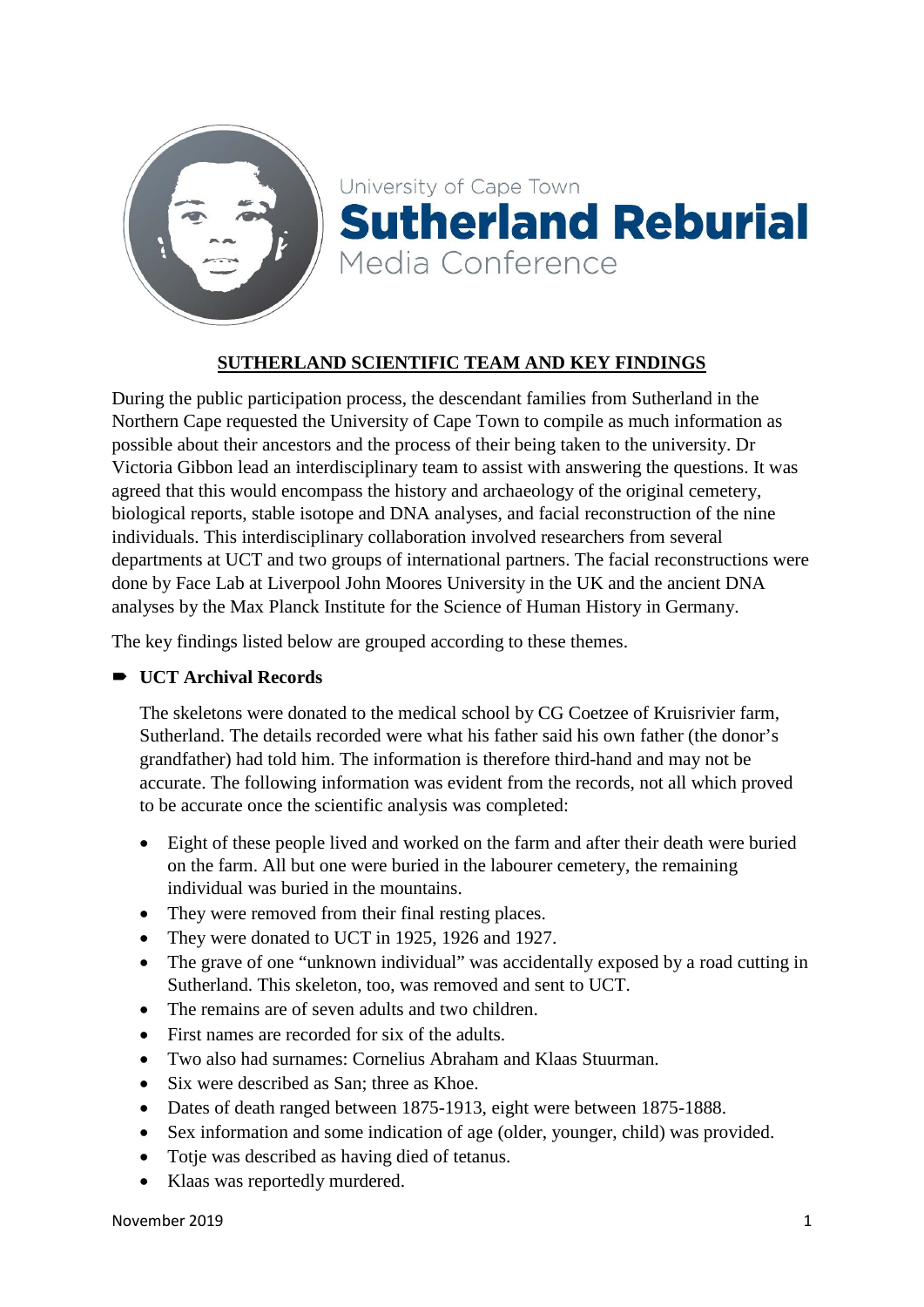- For some individuals, there were descriptions of the graves.
- For some, there was information like 'Brother still alive on Kruisrivier farm' at the time the donation was made.
- Familial relationships are suggested among some individuals.

It has been confirmed that Carel Gert Coetzee of Kruisriver farm was a medical student at UCT between 1925-1931. His medical degree certificate was located in UCT Faculty of Health Sciences archives.

# **History**

The following information was compiled by historian, Professor Nigel Penn (Department of History, UCT):

- The farm "Kruisrivier" in the Roggeveld was first recorded as having been granted as a loan farm *(leenplaas*) in 1749.
- The initial owner of the lease was a certain Johannes Kruger and the farm then changed hands fairly regularly amongst the *trekboers* of the Roggeveld.
- The Roggeveld forms part of the Cape's interior escarpment and the range roughly coincides with the environmental division between the summer and winter rainfall areas of the Cape.
- The original inhabitants of the region, the hunter-gatherer San or southern /Xam, had shared the landscape with small numbers of Khoe pastoralists for hundreds of years.
- The entry of the *trekboers* (semi-nomadic European pastoralists) into the escarpment, their appropriation of grazing and water and their decimation of the herds of eland created a crisis for the Khoesan of the region.
- Khoesan groups began to resist the encroachment of white farmers as early as the 1750s and did so by stealing the sheep and cattle of the colonists as well as killing their shepherds.
- The *trekboers* responded by launching a series of commandos against the Khoesan. The most notable of these was the General Commando of 1774, which operated in the Sneeuberg, the Roggeveld and the Nieuweveld and which was responsible for killing hundreds of Khoesan resisters. But there were many, smaller, commandos before and after that date.
- At the same time as the commandos were attacking Khoesan resisters, the *trekboers* were employing Khoe herders as servants as well as using San women and children – taken captive by the commandos – as forced labourers on their farms (the San men were usually killed).
- The treatment of these servants was very harsh, and children were *ingeboekt* (booked in) to work without wages until the age of 20 if female and 25 if male.
- Oppression and fear of extermination led to a rebellion of Roggeveld Khoe in 1772 The Roggeveld Rebellion – which took place in the vicinity of "Kruisrivier" at the head of the Gannaga Pass.
- Although the Roggeveld was pacified by the 1820s San resistance continued in Bushmanland (to the north) well into the 19<sup>th</sup> whilst the condition of Khoesan farm labourers remained dire.
- The history of "Kruisrivier" in the  $19<sup>th</sup>$  century is, no doubt, dominated by the unrecorded relationships between the owners of "Kruisrivier" and its farm labourers.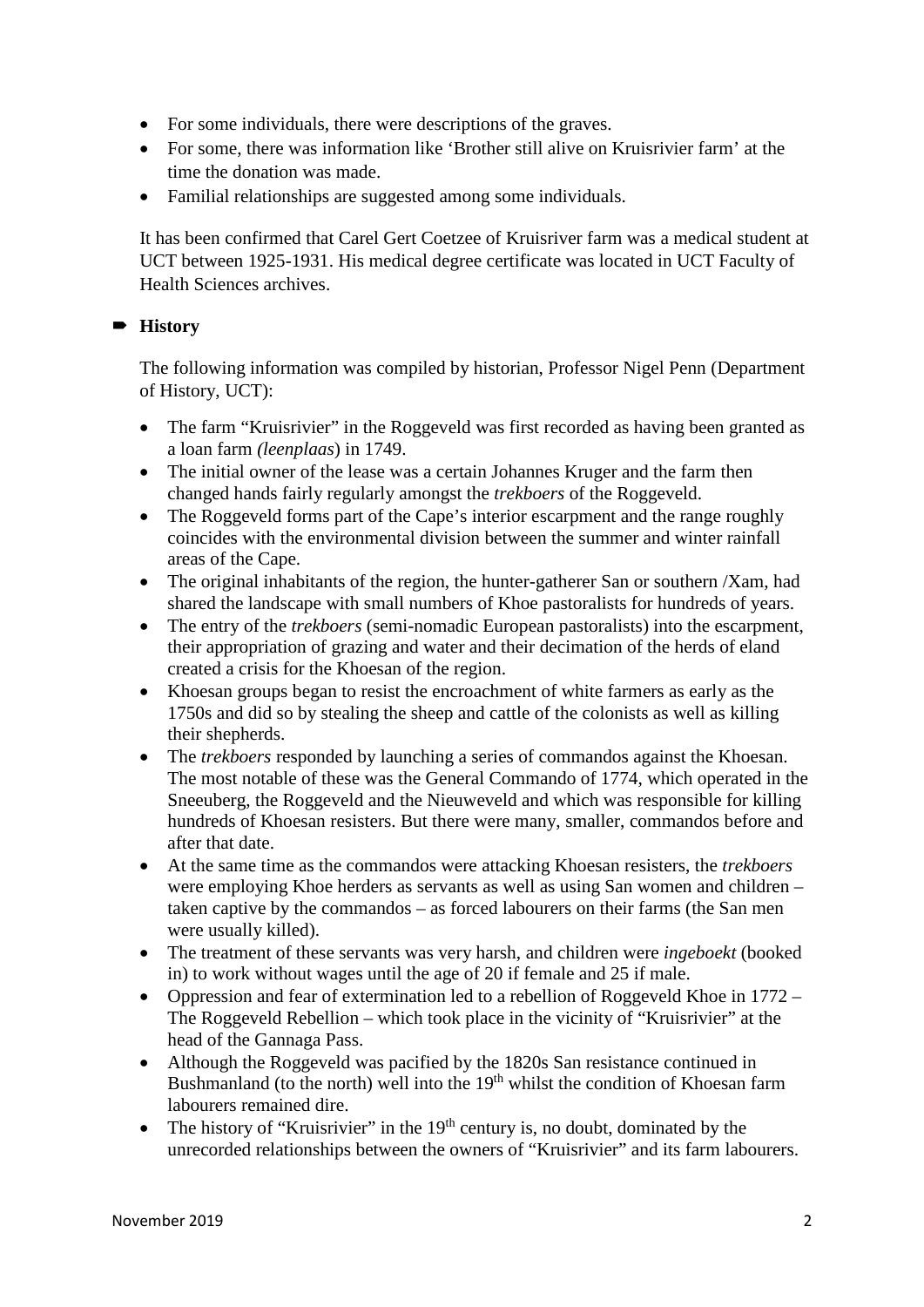• That the farm was an important regional centre is attested to by the fact that local residents petitioned the authorities in 1841, asking that a church should be established at "Kruisrivier".

#### **Archaeology**

The following information was compiled by archaeologist, Professor Simon Hall (Department of Archaeology, UCT):

Analyses of labour cemetery at Kruisrivier farm:

- All the graves are marked by platforms of stones, stone cairns or upright headstones and footstones.
- A count of these features indicates that there are 38 or 39 graves.
- The cemetery is loosely organised in four rows.
- The style of the stone markers shows that there are two different types of graves.
- Graves marked by sub circular stone platforms.
- Graves marked by upright headstones and footstones that are clearly orientated west to east with the larger headstone at the western end of the grave.
- These two grave styles indicate that some of the farm labourers were either given a Christian burial (headstone and footstone style) or burial that drew on Khoesan values and beliefs, and indicates either the continuity of indigenous beliefs and practices into the later 19th century or that these burials date earlier in the  $19<sup>th</sup>$  century.
- The survey indicates the location of six or seven disturbed graves from which the remains were removed. This number does not tally with the nine skeletons accessioned.
- This shortfall is because two burials are recorded as coming from elsewhere one from a grave disturbed by road works and which is precolonial in age, and a second that was taken from a burial in the hills.
- The remnants of the disturbed graves indicate that most were Christian style burials, with only one clearly identified as Khoesan.
- Descriptions of three of the disturbed burials in the accession register indicate below ground Khoesan burial styles.
- This suggests that while some of the surface grave styles show Christian practice, it is possible that the bodies were placed in the ground following Khoesan practice.

## **The Stable Isotope analyses**

The following was compiled by Professor Judith Sealy (Department of Archaeology, UCT):

- The chemical composition of bones and teeth contain information about the environments in which people lived.
- This is because the food we eat is used to manufacture our body tissues. In the past, people ate mainly locally-produced food.
- In inland areas of South Africa, high values of the stable carbon isotope ratio 13C/12C occur in areas with more summer rainfall, high 15N/14N in drier regions.
- Analyses of small samples of tooth and bone from the historic Sutherland skeletons reflect a mainly winter rainfall environment, but a very dry one.
- These individuals came from Sutherland and surrounding arid areas, not the Eastern Cape, where there is more summer rain and higher rainfall overall.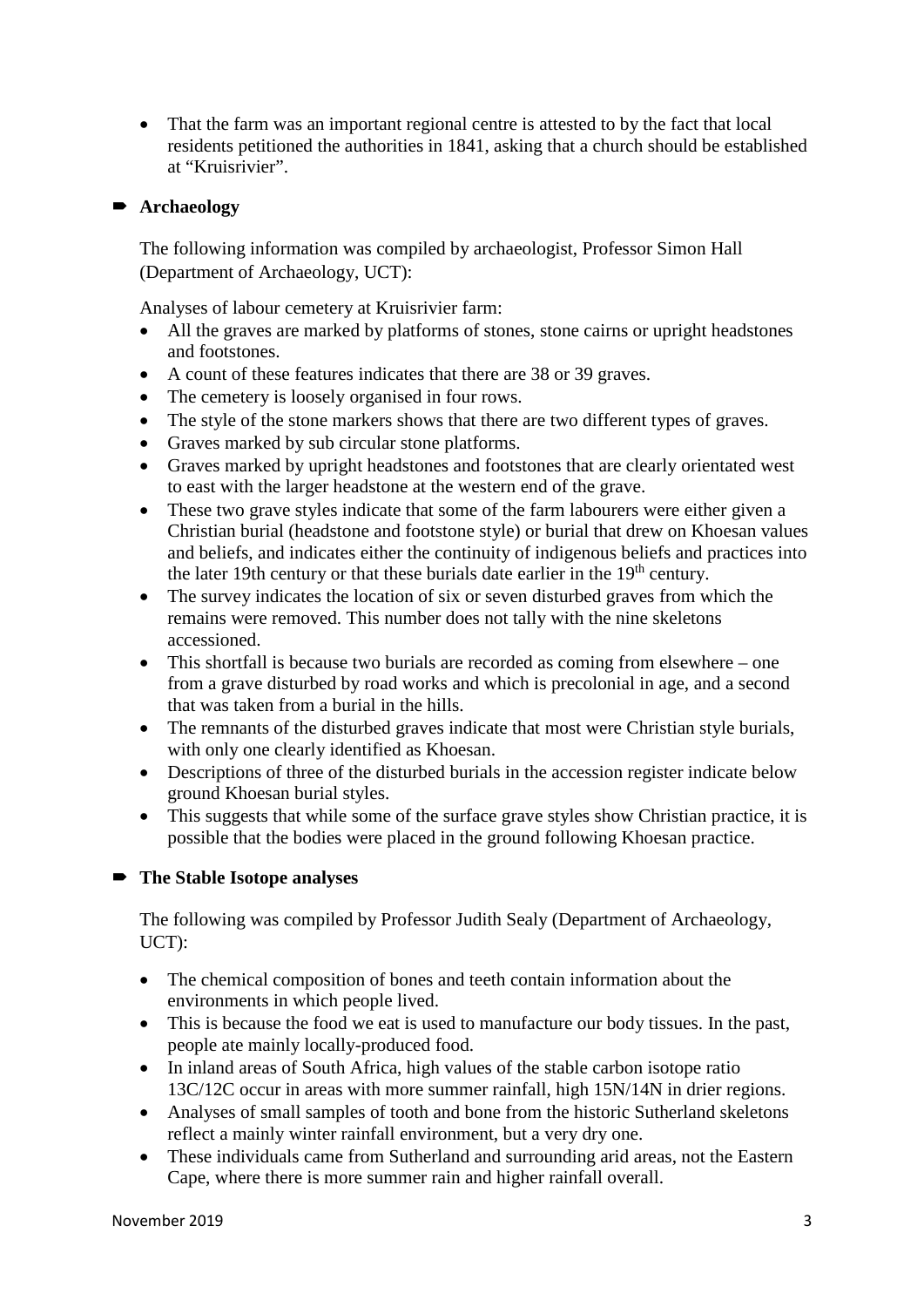- The composition of Klaas Stuurman's tooth shows that as a child, he lived in a different area (not in Sutherland). This agrees with historical records that he was originally part of an independent Khoesan group between Sutherland and Carnarvon and was brought to Sutherland to work on the farm.
- Cornelius Abraham may also have moved around during his life.
- The 700-year old individual is very different from the historic individuals.
- In combination with historical and other evidence, these chemical analyses enable us to obtain a fuller picture of past peoples' lives.

## **CT** scans

These were developed by Dr Tinashe Mutsvangwa and PhD student Ms Yvonne Karanja (Division of Biomedical Engineering, Department of Human Biology, UCT):

- Computed tomography (CT) uses high energy beams called X-rays, similar to a regular X-ray machine found in a clinic.
- However, unlike typical X-ray machines, CT provides a means to image the body in three-dimensions (3D).
- Throughout the process of imaging, the remains were handled with the utmost respect and carefully concealed to prevent accidental viewing.
- Image post processing was performed by Dr Mutsvangwa to obtain the threedimensional (3D) virtual crania.
- This involved carefully selecting the crania in the CT images.
- The post-processed virtual crania were then electronically shared, in a secure fashion, with Ms Kathryn Smith (Face Lab, Liverpool John Moores University, UK) who conducted the facial reconstructions under the supervision of Face Lab director Professor Caroline Wilkinson.

## **Facial Reconstruction**

This was done by Professor Caroline Wilkinson and PhD student Kathryn Smith (Face Lab, Liverpool John Moores University, United Kingdom):

- Facial reconstruction refers to the remodelling of facial muscles and soft tissue, and estimation of facial features, to recreate an accurate craniofacial shape based on the anatomy of a skull. Facial depiction refers to the final presentation of a face, including the addition of fine surface detail that cannot be predicted from the skull alone. This includes skin colour, eye colour, hair colour/style and fine texture (such as moles, scars, wrinkles).
- Face Lab's workflow is entirely digital, employing scan data to create skull models, and a non-destructive 3D modelling programme with a haptic (touch-sensitive) interface to remodel facial muscles, features and skin.
- It was only possible to produce eight reconstructions as the skull of one individual (Totje) is missing.
- It is necessary to remodel missing or broken parts of the skull before commencing with the reconstructions.
- The final depictions present these individuals as they most likely would have appeared at their approximate age-at-death. Decisions were informed by the biological analyses provided by Dr Victoria Gibbon (Department of Human Biology, UCT).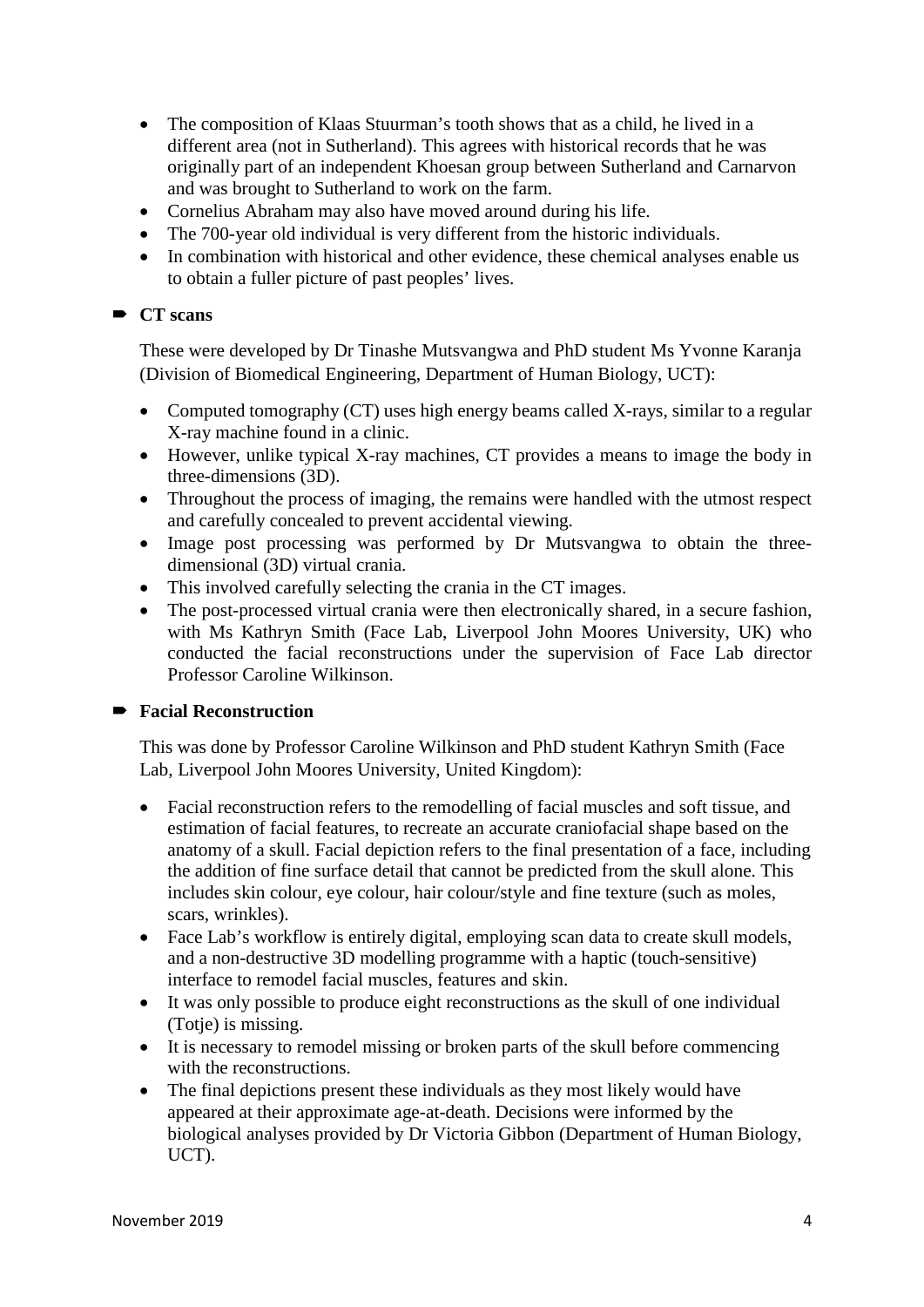- Clothing and hairstyles are ambiguously suggested. Nineteenth century and modern photographic portraits of Khoe and San people from the western and northern Cape regions were closely referenced in the texturing process.
- Visualising the face of someone from the past enables us to have empathy and an emotional response to the person represented; facial depictions are more immediately relatable than scientific data alone.

#### **DNA** analyses

This was done by Dr Stephan Schiffels and PhD student Joscha Gertzinger (Department of Archaeogenetics, Max Planck Institute for the Science of Human History, Germany):

- Faculty of Health Sciences Ethics Board at the University of Cape Town and is on file under HREC REF 715/2017.
- Ancestral genetic relationships were assessed using mitochondrial and nuclear DNA.
- The reference database used has 5800 individuals from 587 populations. From sub-Saharan Africa there are 406 individuals from 40 populations of which 16 are from South Africa.
- Mitochondrial DNA could be reconstructed to 100% for all nine individuals confirming they are all from the L0d Haplogroup consistent with San and Khoe people in southern Africa.
- Nuclear DNA was successful for seven individuals. All seven cluster with Tuu speakers; more detailed analyses on three with the best results (Saartje, Klaas, and Jannetje) show highest affinity to the Khomani San.
- Genetic sex of all nine was obtained with high degree of accuracy.
- No genetic relationship between the children.
- The children are not closely related genetically to any of the nine individuals.
- Klaas Stuurman and Saartie are second-degree relatives (double cousins and halfsiblings).
- Jannetje is a third-degree relative of both Klaas and Saartje (consistent with first cousins).

#### **Biological reports**

These were compiled by Dr Victoria Gibbon, (Division of Clinical Anatomy and Biological Anthropology, Department of Human Biology, UCT):

- Skeleton recovered from road cutting was radiocarbon dated to 1263-1378AD. This person lived during the pre-colonial period and may or may not have been an ancestor of more recent inhabitants of the area.
- Seven out of the nine individuals were adults, and age was estimated for each person.
- Five adults were male and two were female.
- The older child was a girl of 6-8 years of age, showed four periods of physiological stress such as malnourishment or infection between the ages of 4-6.
- Th younger child was a boy, 4-6 years of age.
- Adults had relatively short stature.
- Squatting facets were found in three individuals, evidence of a culturally important sitting position of San people.